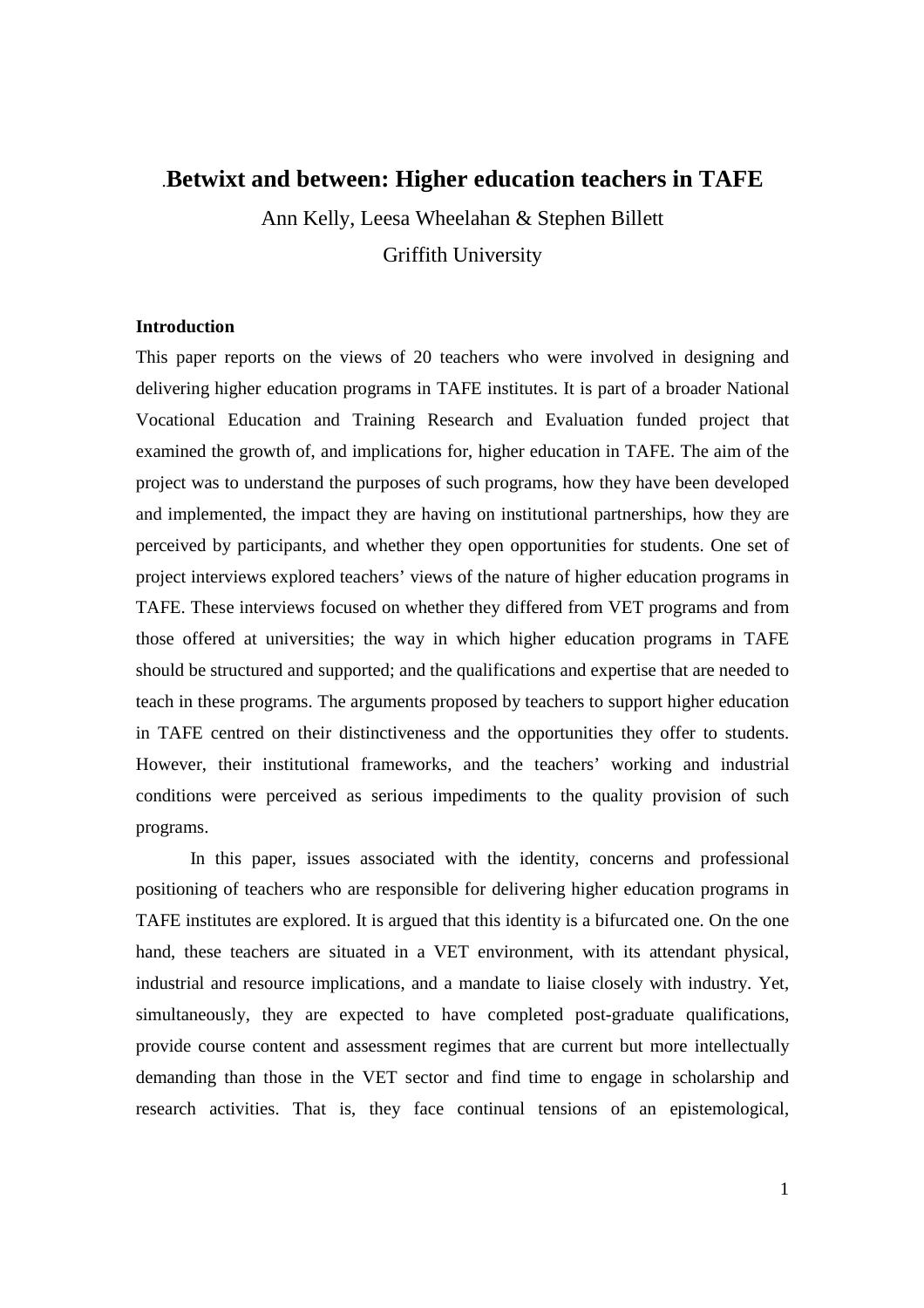pedagogical, industrial and institutional nature because they are required to be responsive to the requirements of two sectoral domains that are making different kinds of demands on them and also to tensions within their own institutions about the purposes and resourcing of programs.

 The paper is divided into three sections. It begins with a brief literature review of the phenomena of higher education in Anglophone vocational or further education institutions. Next, the Griffith University project, *Higher Education in TAFE* is described. This is followed. by a consideration of the four specific forms of tension, namely, epistemological, pedagogical, industrial and institutional, that were found to impact on the work and identity of the teachers who were interviewed in the study. The paper then concludes by considering the upshot of these tensions within the broader and changing landscape of higher and vocational education.

### **Higher education and VET sectors**

While *higher* education and its counterpart, *vocational* education, might contemporarily be understood as two separate sectors of education, this is a relatively recent situation not only in Australia but also in other Anglophone countries. As Moodie, Wheelahan, Billett and Kelly (2009) have recently noted, the term *educational sectors* might more usefully be considered as 'artefacts of history and government policy, and of government funding, in particular, rather than as being aligned to universally understood and practised conventions' (p. 10). The boundaries between the higher education and vocational education sectors are becoming more permeable and are increasingly defined by the qualifications that are accredited in each and not by the type of institutions in which those qualifications are acquired, even though most institutions are still defined by their primary sectoral location. Schools now offer VET programs, universities are increasingly offering sub-degree programs, and VET institutions are offering higher education programs, even though this provision is still small and in early stages of development. Higher education provision in TAFE parallels the more established provision of mostly short-cycle two year higher education programs in community colleges in the United States (Dougherty, 2008; Grubb, 2006) and Canada (Jones, 2008), colleges of further education in the United Kingdom (Bathmaker, 2008; Bathmaker & Thomas, 2007;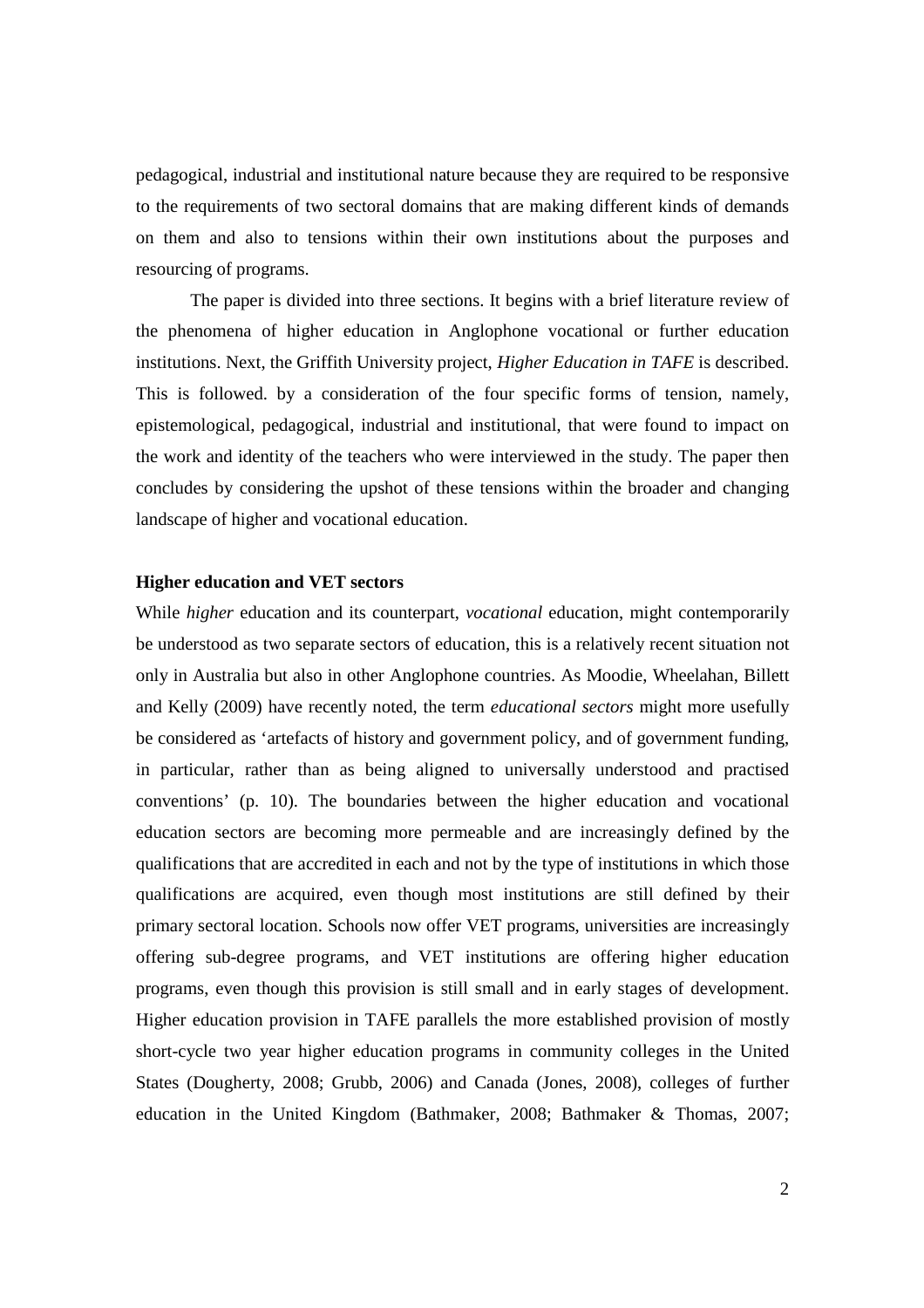Gallacher, 2008; Morgan-Klein, 2003) and polytechnics and institutes of technology in New Zealand (Ministry of Education, 2006).

With respect to teachers' experiences of higher education within these settings, research in England has shown that teaching higher education in further education colleges offers teachers possibilities as well as constraints as a consequence of their sectoral location, and this contributes to shaping their perceptions of their role. In her study, Young (2002, p.280) found that teachers were highly committed and that they would 'acutely feel the loss of this work' if the college were to stop offering higher education programs. Further, teachers defined themselves as *teachers* rather than *academics* and differentiated their pedagogic practices, both from that in universities and from other provision in colleges (Harwood & Harwood 2004, p.161; Young 2002, p.278). Burkill, Rodway and Dyer (2008) found that teachers had considerable flexibility in their teaching despite external constraints. However, they felt under enormous pressure to provide high quality provision because of the structure of their work and workloads. They found it difficult to 'switch registers and levels' in moving between higher education and other teaching, the culture of the college was not always conducive to higher education, and workloads made it impossible for teachers to adequately prepare classes or to engage in scholarship or research. This is because they had the same industrial conditions as other teachers and they were required to teach in excess of 20 hours week in direct teaching and, in many cases, upgrade their qualifications (Harwood  $\&$  Harwood 2004; HECFE 2003; Young 2002). The findings were similar in research on United States community colleges that now offer full degrees as well as their traditional two year associate degrees. Teaching staff required more time for preparation, staff development and collaboration with colleagues in their own and other institutions, and better library resources and technology (Hrabak 2009). Many of these features characterised the perspectives of higher education teachers in our study which is described in the next two sections.

# **The** *Higher Education in TAFE* **study**

This study was funded by the National Centre for Vocational Education Research and had two key aims. The first aim was to investigate the way in which, and the reasons why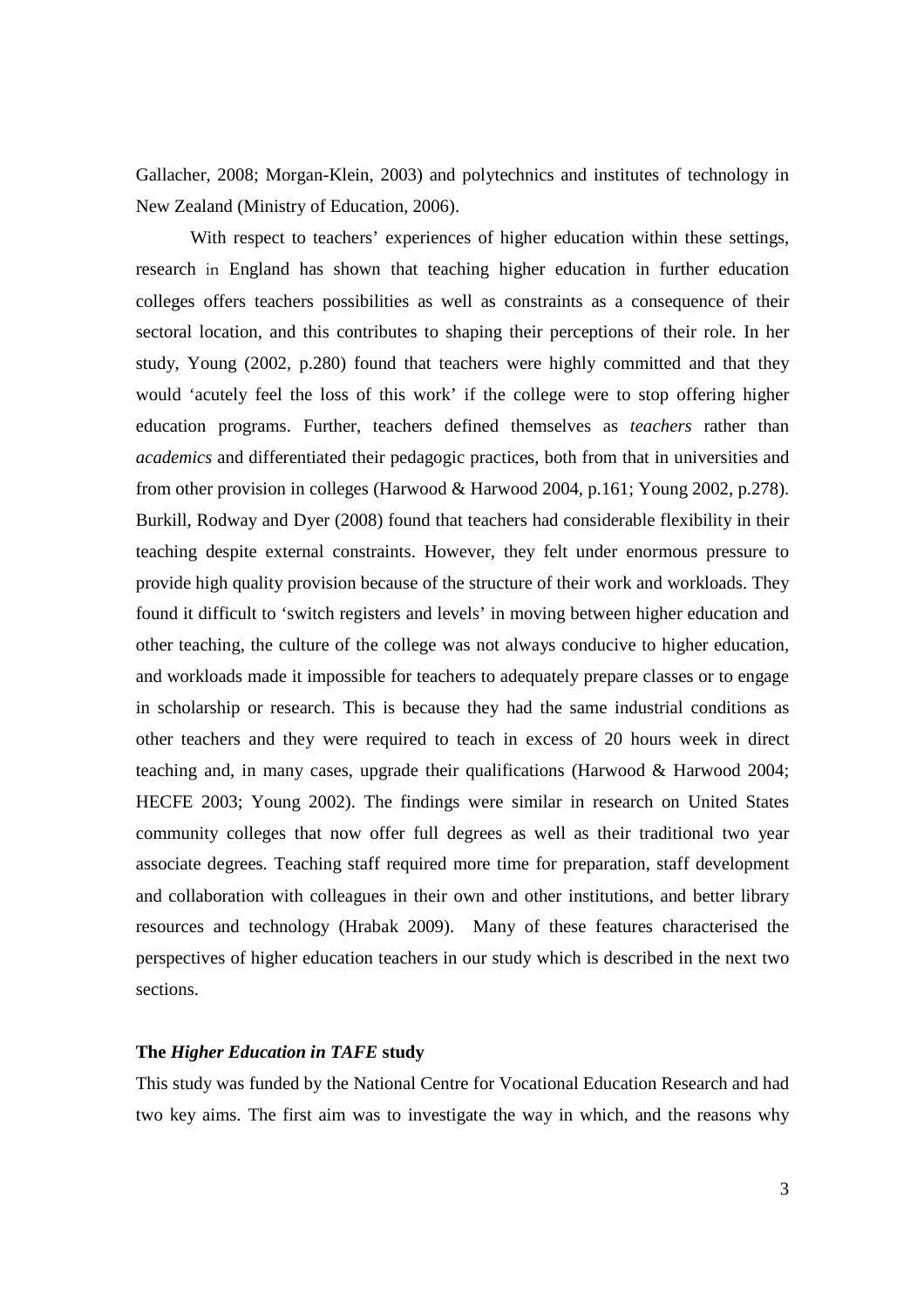TAFE institutes are offering higher education qualifications and the internal governance, institutional, administrative and policy arrangements they have developed to support this provision. The second aim was to investigate how student and staff VET and higher education identities are formed and shaped through the provision of higher education in TAFE and the way these boundaries are navigated within TAFE institutes. As of February 2009 there were ten TAFE institutes (five in Victoria) in five states that were registered to offer higher education programs<sup>1</sup>. TAFE institutes in New South Wales, Tasmania and the Northern Territory do not offer such programs although a small but growing number are offering *vocational* graduate certificates and diplomas. This higher education provision covers a range of disciplinary areas. These comprise music and dance, film, bio-technology, forensic science, hospitality, tourism, business, engineering, construction, property, human services and nursing. Other programs are in the process of being accredited or have been accredited but are not yet offered. There are about 2,000 TAFE students studying within these programs. This cohort is very small, representing only 0.12% of the total student complement of 1.6 million TAFE students (NCVER, 2008).

There were two key methodological components of the *Higher Education in TAFE* study. The first involved examining multiple sources of information and data to gauge the scope and nature of provision and the policies that are influencing the growth of higher education in TAFE. An occasional paper, titled *Higher Education in TAFE*, has been developed from this first stage of the project. The second methodological component involved conducting and analysing interviews with stakeholders in TAFE institutes that offer higher education programs.

This paper focuses on interviews with teachers. These involved 27 participants, five of whom taught exclusively in VET programs and another two occupied heads of department roles with responsibility for VET and higher education programs in their area. The remaining 20 teachers who taught higher education courses comprised 9 who taught higher education courses exclusively, with the remaining 11 teaching across virtually the whole gamut of types of qualifications within the VET sector, including those within the school sector. A number of teachers also had experience teaching in universities, mainly as sessionals. In terms of qualifications of the total sample of teachers, 3 had completed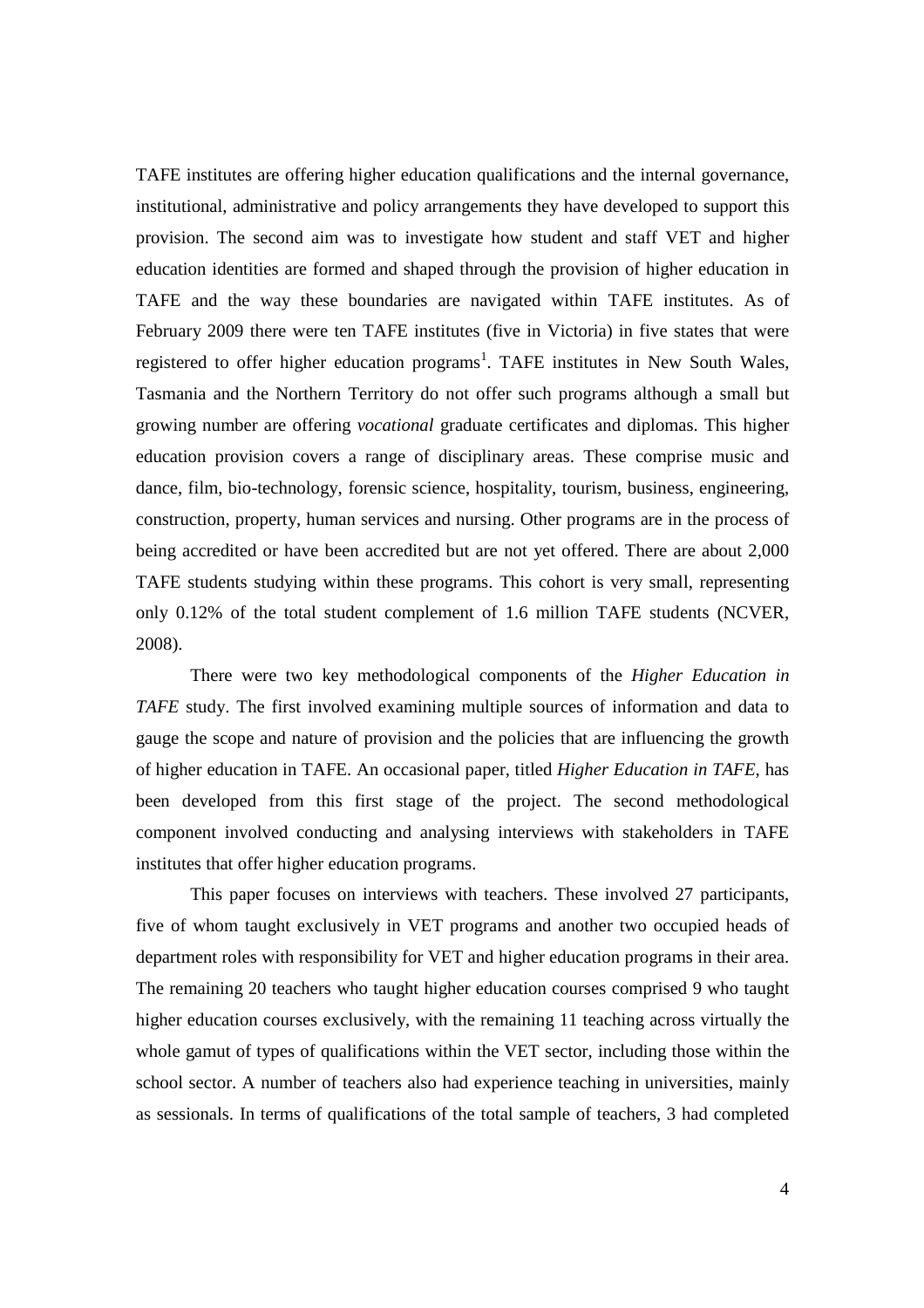doctoral degrees, 13 had completed master degrees and 8 had completed an undergraduate degree<sup>2</sup>. A further 8 teachers were currently engaged in further higher degree studies.

In the next section, the views of these teachers are discussed and, in some cases, cited to provide evidence that a continual state of tension is experienced by these teachers as they operate simultaneously in the quite divergent higher education and VET sectors.

#### **Teachers and higher education in TAFE**

Four key aspects of the identities of the teachers in our study that were reiterated across the sample were the epistemological, pedagogical, industrial and institutional conditions which they experienced in their work. Each of these is addressed in some detail below.

### *Epistemological and pedagogical conditions in TAFE institutes*

A recurrent theme in the interviews is the importance of the relationship between theory and practice for these teachers. A number of synonyms were used to express this relationship (e.g. 'applied leaning', 'head and hands' approach). This industry-focussed learning is understood to mean developing close links with local industry personnel, seeking advice on curriculum content and generally understanding the current requirements of relevant occupational practices in addition to acquiring theoretical knowledge. This imperative was expressed by one teacher in the following manner:

*While TAFE degrees still present theories and concepts, there is still that 'show me how to do it' feel to their degrees. There is no use being able to rattle off the history of a piece of music—from a performer's perspective—you have to also be able to play it. . . . it is the same with IT and bio-technology.* 

This teacher continued that such relationships *allow students to be more employable with a better qualification. It is about employment.* As if taking stock of her position, she then noted that:

*It is a bit stupid saying this coming from a music person, given the working conditions for musicians— but musicians keep working even if they don't have an employer*.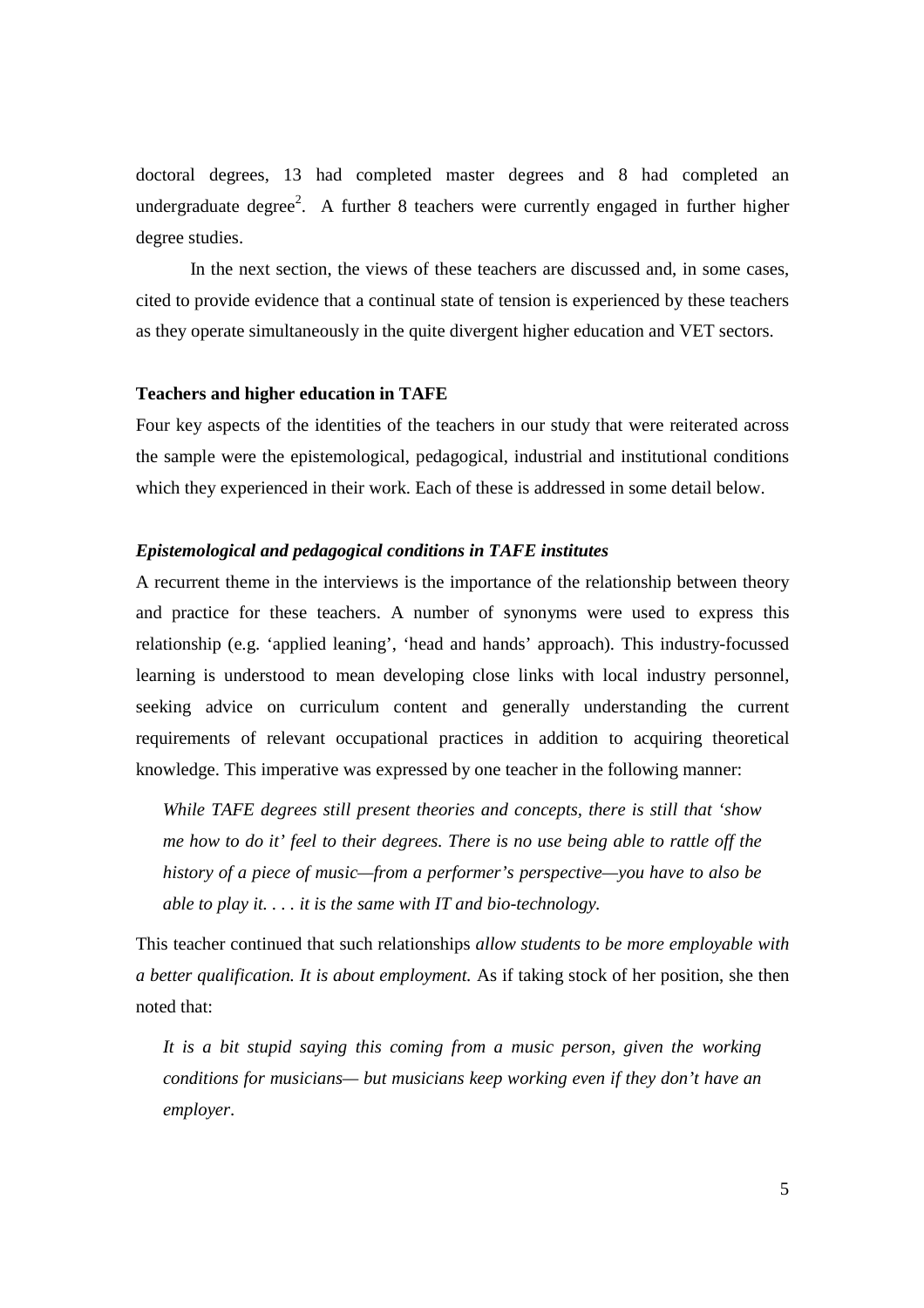Several other reasons, in addition to a valuable employment outcome, were proffered by the teachers for such an orientation. These included that it would capitalise on the students' prior vocational experience and improve their engagement with their higher education studies. Other benefits were that the programs would be able

*[to] draw on depth of work experience of teachers who also can invite their contacts in to present and draw on these contacts to provide opportunities for workplace visits. [In addition], assessments can be based on real work experiences.*

This condition aligns very closely with VET principles but some reservations were noted with respect to how a close relationship might be maintained and whether such a goal was appropriate. A lack of available time that characterised these teachers would militate against continuing close relations with industry, even where such links had been established. As one teacher ruefully noted: *it is a necessity* [for teachers] *to volunteer a lot of time.* A second reservation was that the industry relationships that were established may not be sufficient or of the requisite type to ensure that students are educated for the future. One teacher suggests that there is

*a danger that responding to industry might be the focus when there is a need to embrace sustainability and cultural imperatives as well. Industry is dynamic, technical innovation is rapid. We are educating practitioners for the future industry, they need to be adaptable and able to make their own ethical and strategic decisions.* 

Another feature of higher education teaching in TAFE was the pastoral care that the teachers needed, in some cases, to lavish on their students. On the one hand, because of the often small number of students in higher education programs, there was an opportunity to interact closely with students, in a familiar environment for those who had completed programs earlier in the TAFE institute and, in effect to *trust* their teachers develop a *family feel* to their relationships. These relationships are not always viewed as positive, though. One teacher drew attention to this difficulty in the following way:

*Here*[in contrast to working within a VET program] [there] *is a lot more hard work involved in teaching higher education subjects. Students come from a*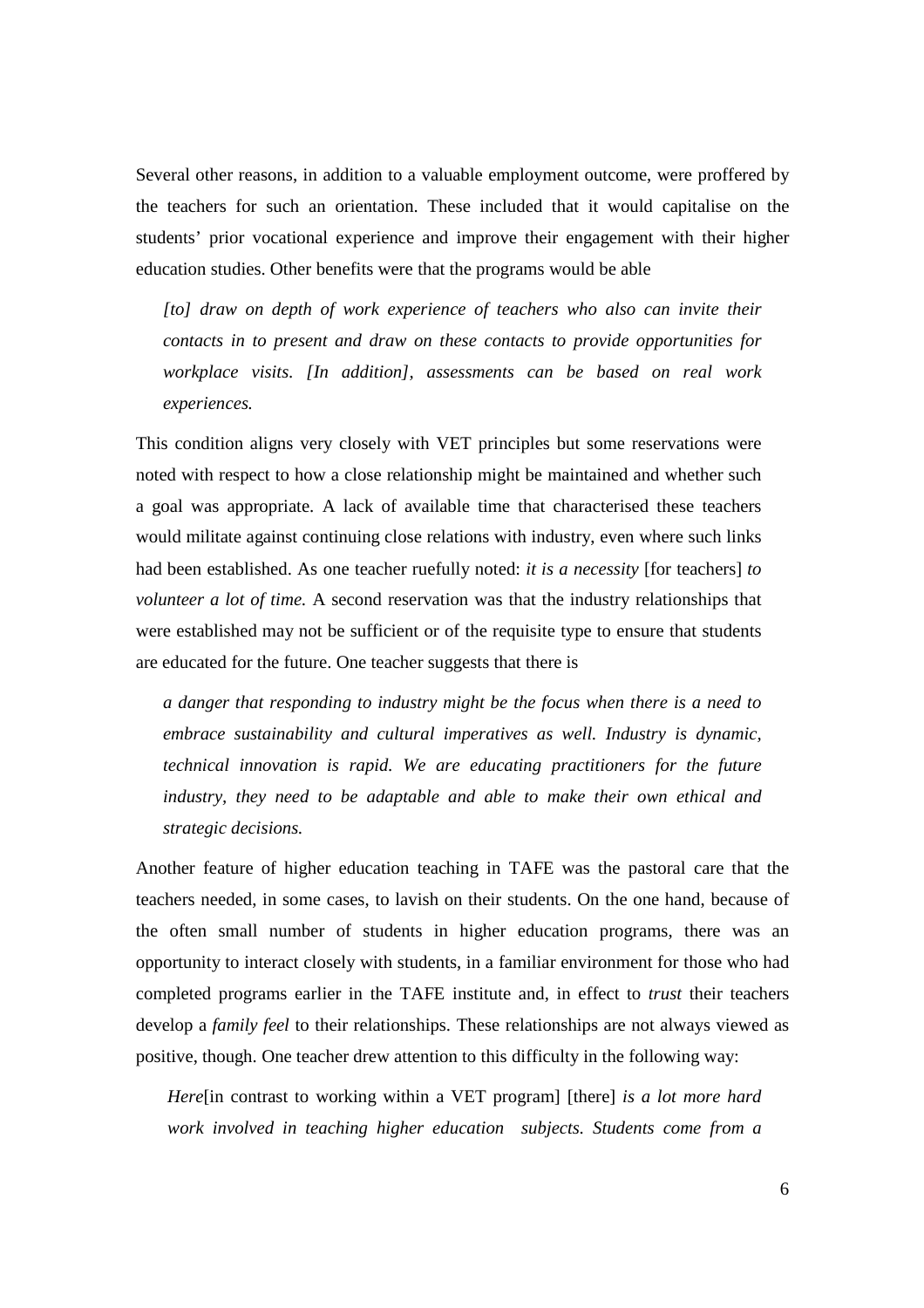*vocational and not an academic background, having already studied vocational subjects, so there is twice the effort involved in teaching them. After two years studying in VET, they become dependent on teachers who provide them with handbooks and very strong guidelines but they need to be independent to study higher education subjects. In contrast, students who come from Year 12 at school are often more independent. There is an understanding, though, that the students are working and that they come from industry. A lot depends on the lecturer's personality as to how much they give but the higher education lecturers give a lot. This may be a fault sometimes. Students stay because of this support and they want to milk this to the full before they go to uni.* 

Further,

*Students who have done a diploma or advanced diploma get credit transfer and go into the 2nd year of the degree. They are not always happy because they don't get the same level of attention or as many contact hours or as many weeks. They are paying nearly \$11,000 and they don't get as much assistance and fewer hours. They find the different style of learning a bit difficult and they are happier with TAFE until they get to 3rd year— then they get used to the differences* 

Another contrast identified was between the domestic and international students.

*The external students are a different calibre of student from the TAFE ones. They are not spoilt or contaminated by being supported. The TAFE students expect examples and notes and are not used to relying on textbooks. The majority of students, in contrast to other VET students, are mainly international students. These students don't want to fail.* 

There are exceptions in some programs, though, with respect to domestic students. For example, in specific programs, students are already enjoy successful careers and are in middle to senior management. They are perceived as working already at a level beyond the degree and their purpose is to gain recognition for their proficiency. These students were compared with students studying at a lower level (e.g. diploma or advanced diploma) who *aspire* to middle management, rather than occupying a position at this level already.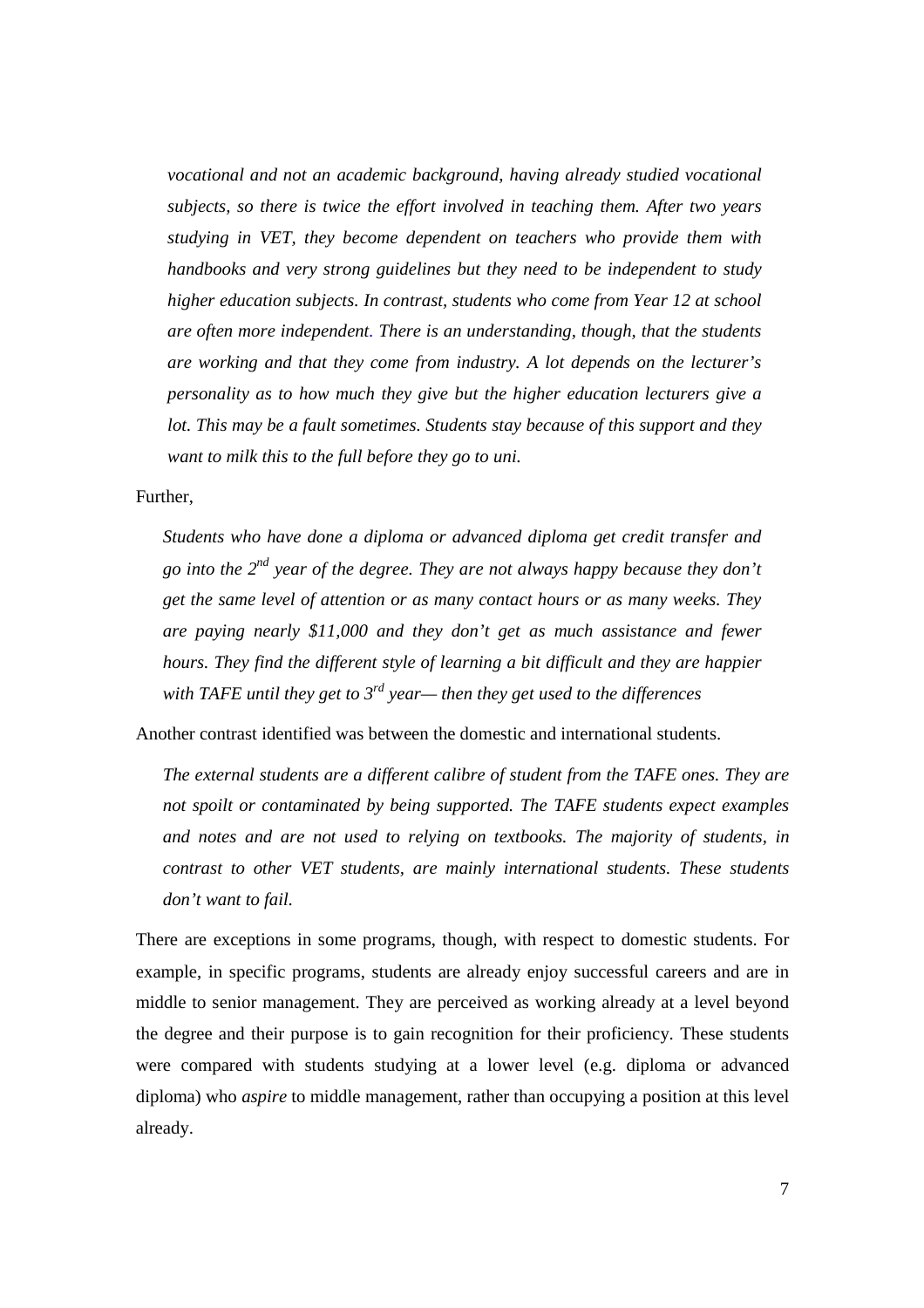Generally, this necessity for a close industry relationship and a high level of pastoral care in TAFE's higher education programs was contrasted with the perceived more academic focus of university study. Paradoxically, though, the teachers interviewed were adamant that the acquisition of more abstract knowledge and skills that underpinned vocational practices were also vitally important for their students and were pitched at a higher level than what was expected within VET courses. Indeed, this was a defining feature that distinguished higher education programs from competency-based programs. In particular, critical and research skills and a high level of written expression were emphasised. Further, specific components were identified as being crucial to higher education assessment regimes to ensure that the epistemology and pedagogy were appropriately rigorous. For example, one respondent explained:

*there is a commitment to higher levels of engagement, thinking and work output by students, to encouraging independent thinking, expectations of students being more self-directed, more in-depth and higher work ethic required of students.* 

This commitment was manifested in the assessment regime that needed to be implemented.

*It is important to have exams and assignments because this is how students' conceptual and theoretical knowledge is tested. [Further], it enables more traditional ways of assessment to be used....* [that is] the pedagogical learning *must meet all levels of Bloom's taxonomy* 

In order to support this higher level of teaching than was expected of their TAFE colleagues, the teachers noted that as they:

*You are expected to know more about the subject—and to know it at a deeper level. You can't just teach a chapter from the text book. You have to draw on a wide range of literature and not just one designated textbook.* 

That is, they needed to research topics so that the information they presented would be comprehensive, current and appropriately pitched. Consequently, these teachers reported being required to give the time, effort and support that is required of teachers in all sectors, yet in addition, have high levels of knowledge themselves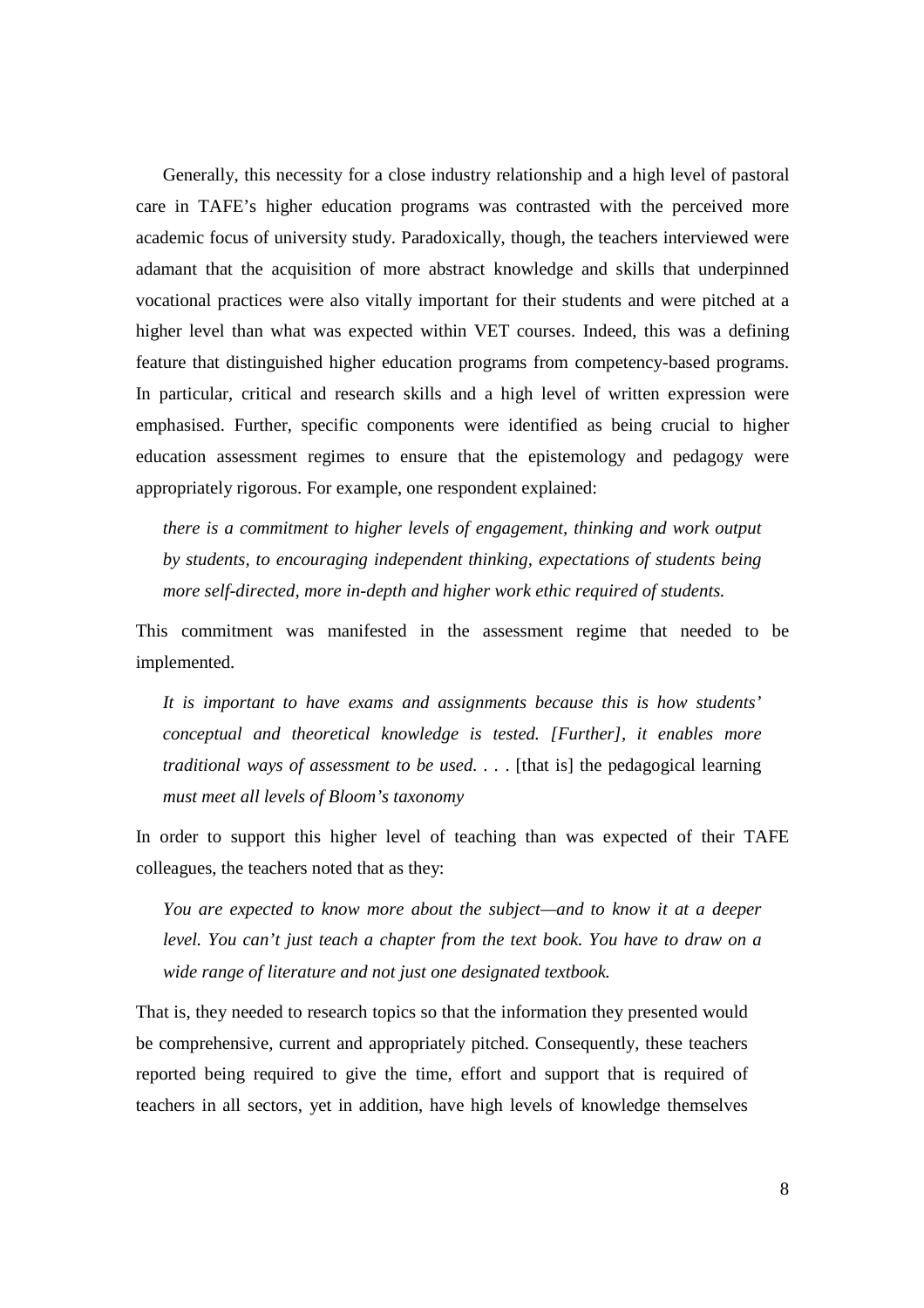and promote learning in their students that secured similar levels of development. Yet teachers argued that the institutional and industrial conditions that existed in their TAFE institutes did not always support this to occur. These conditions are addressed in the sub-section below.

# *Industrial and institutional conditions in TAFE institutes*

Teachers of higher education in TAFE institutes confront an apparent paradox in that they operate under TAFE award conditions, yet essentially work in a higher education situation. Specifically, this means that the teaching load is excessive relative to their higher education colleagues in universities and as a result, there is little time available for class preparation, the development of online support, background reading of journals and other professional materials, attending conferences and engaging generally in professional discourse communities and liaising with industry. They are required to demonstrate in the institutes annual reports to the higher education regulatory body in their state that they engage in scholarly activity as a condition of accreditation of the institutes' higher education programs. Teachers are also generally required to possess a qualification at least one level higher than the one in which they were teaching, and in practice, this means a relevant master level qualifications. The data show that more than half the teachers in our sample had met this requirement and three had exceeded it, while others were studying towards their masters and in some cases, doctoral degree. There was also a tension experienced in recruiting staff who were both qualified to teach higher education and highly proficient in their particular field. One teacher lamented:

*It is also hard finding qualified staff. If X* [institute] *is teaching song-writing there is no masters degree in that, or in media composition or in audio-technology. The best people to teach are practitioners, who are often so busy being employed that they have not done any formal qualifications. How can you get people to teach song-writing who are really good at it when you tell them they have to do the certificate IV in training and assessment and that you will pay them \$65 per hour? So it is a struggle to get staff who can teach the industry-specific stuff.*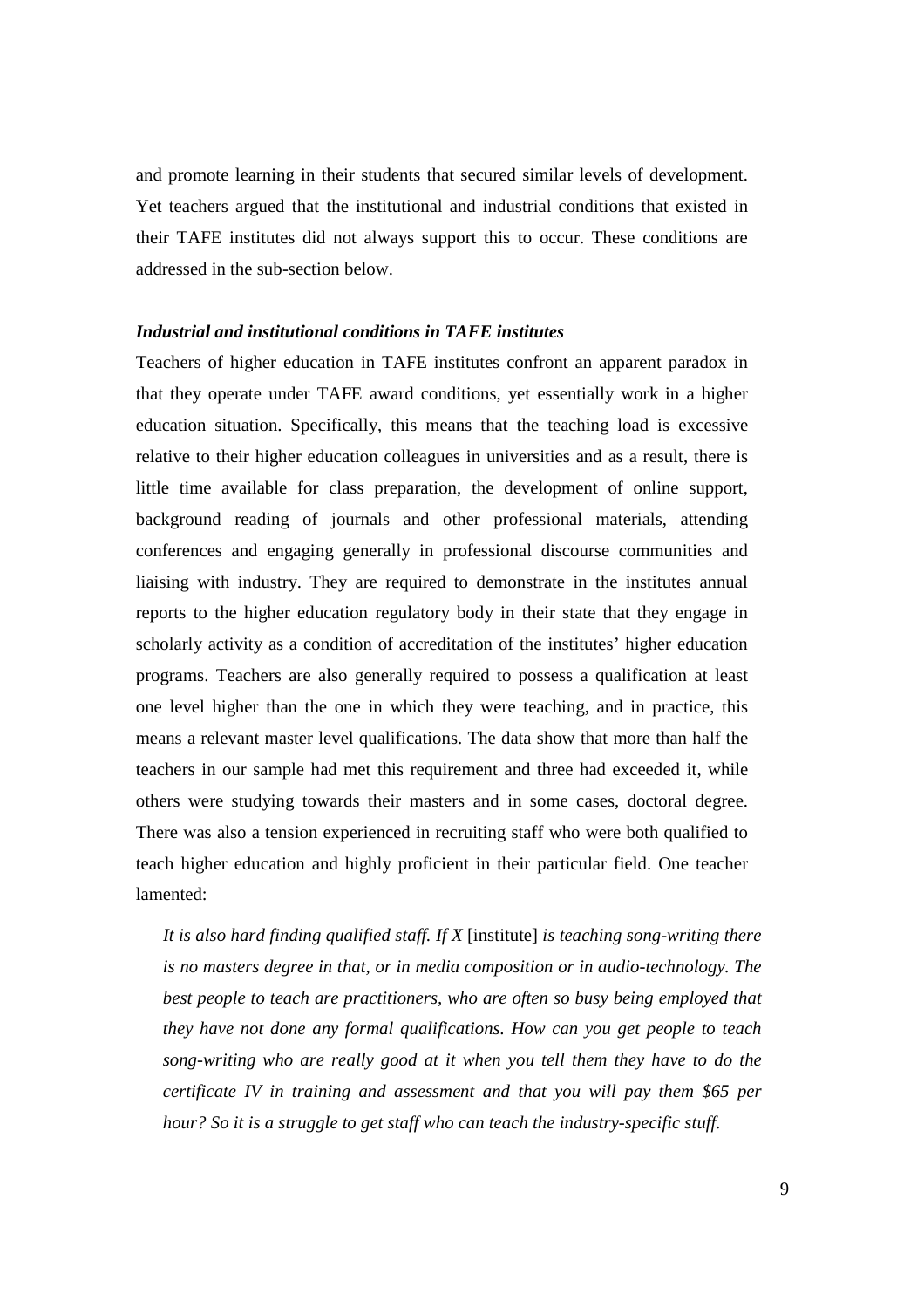Another condition that interfered with good academic practice was the limited availability of appropriate and accessible resources within TAFE institutes. One teacher represented a general view that:

*The library really isn't a higher education library. I have to go to* [A university] *and* [B university] *to get books —I am constantly borrowing from other libraries. She said she wasn't sure if* [C Institute of TAFE*] only gets funded for texts needed in the diploma and other VET programs, but higher education texts is really limited in the library.* 

Another problem that was encountered by those teaching higher education in TAFE which impacted on their ability to meet their perceived needs were the attitudes and practices of their managers. One teacher's description of how her manager impeded her attempts to offer a quality educational experience to her students was that her manager hadn't the insights into research, and neither did that person's manager. This has resulted in conflict around course content. In the process of rewriting the degree for reaccreditation, she and her colleagues are coming 'head-to-head' with those who don't value the same things, because they are not informed by or as interested by an understanding of the discipline. Another teacher concluded that what was needed was a *champion* of higher education in the Institute's management*.* 

 This issue was related to that of the organisational location of higher education teachers. One teacher articulated his location and its implication as follows:

*At the moment the degrees are tucked into program areas within departments in TAFE, and this means that we have heads of department with effective control of degrees who don't have degrees and who don't understand what is involved. This is very frustrating because they don't understand much about higher education. I would like to see a specific program area in our department for higher education, but with strong integration with other areas.* 

Generally, there was no one preference expressed by the teachers with respect to the structural arrangements of higher education in TAFE. Some favoured being integrated with disciplinary colleagues, while others wanted to be identified as part of a separate sector. Benefits in separation for students and teachers are evident in the quote below, as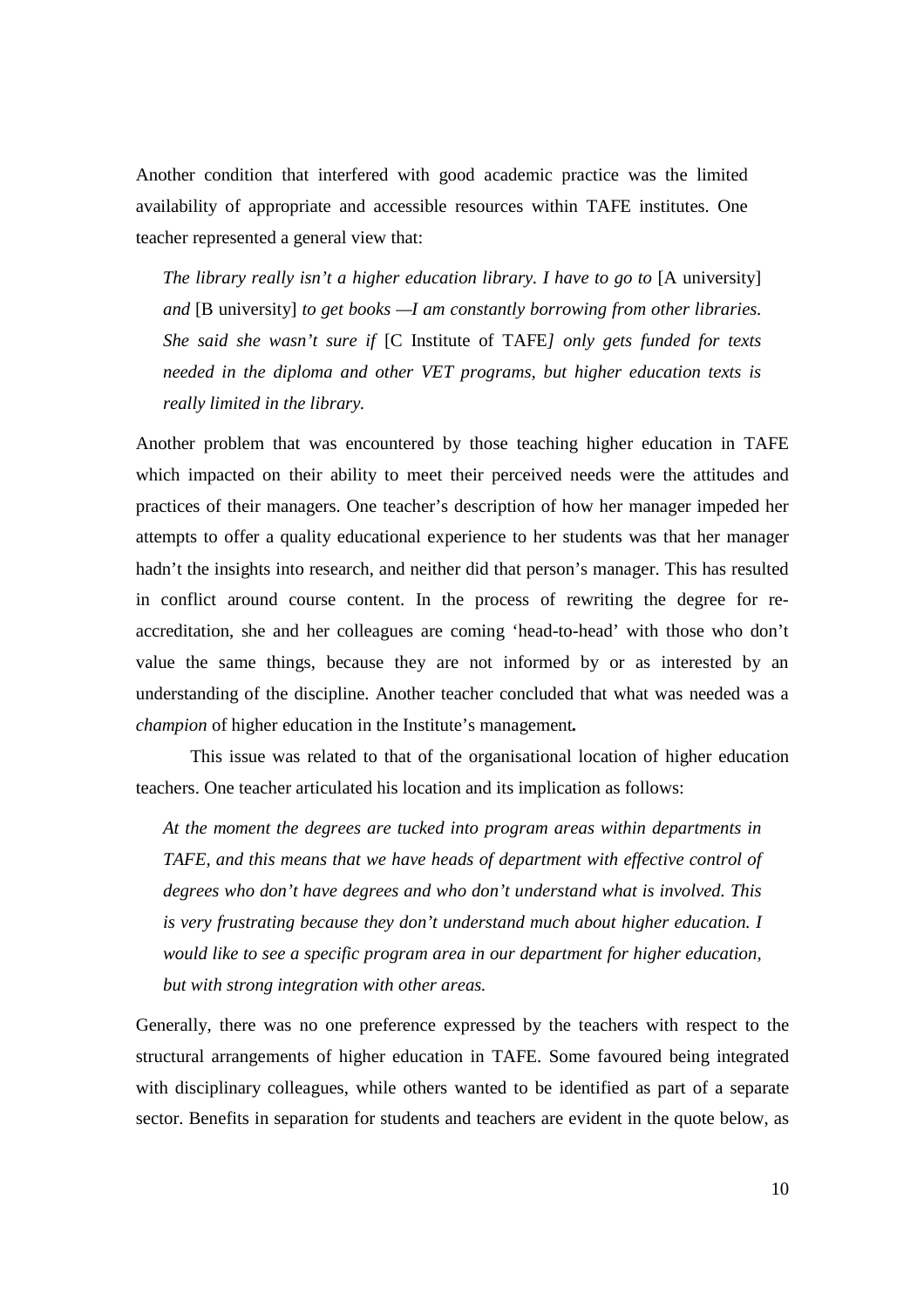is the danger of being perceived as elitist by TAFE colleagues, a possible effect of separation noted by other respondents.

*I change my mind on this. It is important that students and teachers understand that there is a difference. In some ways higher education should be separated to show that there is a genuine step in going from an advanced diploma to a degree. Students need to understand that there is a step. A problem with separate departments is that it may be seen as elitist and inaccessible and this defeats the purpose of having degrees in TAFE. However, given all this, it may be good to have some sort of separation at the departmental level, but it would be hard to get support for this. In a practical sense, it would be saying 'join the degree and step up'.* 

However, most teachers argued that higher education provision was different from other VET provision, and this needed recognition and support by management. In reflecting on their current situation, eleven of the 27 teachers interviewed (including one sessional teacher) concluded that they were happy teaching higher education in TAFE and saw themselves continuing to deliver higher education courses, although they too (for the most part) complained about unsustainable workloads. Five said they would leave unless they get the chance to pursue scholarship and research. Four were focused on retirement, even though this was some years away in their cases. The rationale for this decision was that their workloads were too difficult. Three were ambivalent, two were moving to new roles, and two did not address this issue.

#### **Conclusion**

Teachers' perspectives about higher education in TAFE will help to shape the way this provision develops within institutional and sectoral cultures and policies. It is clear that a tension is emerging over the nature of sectoral differences and how these differences should be managed within TAFE institutions. Emerging here are issues similar to those in dual-sector universities where the success or otherwise of the dualsectors in trying to 'build bridges' between the higher education and TAFE divisions within the university is contested, fluid and controversial. This is because of their need to constantly renegotiate sectoral boundaries within the one institution. This indicates that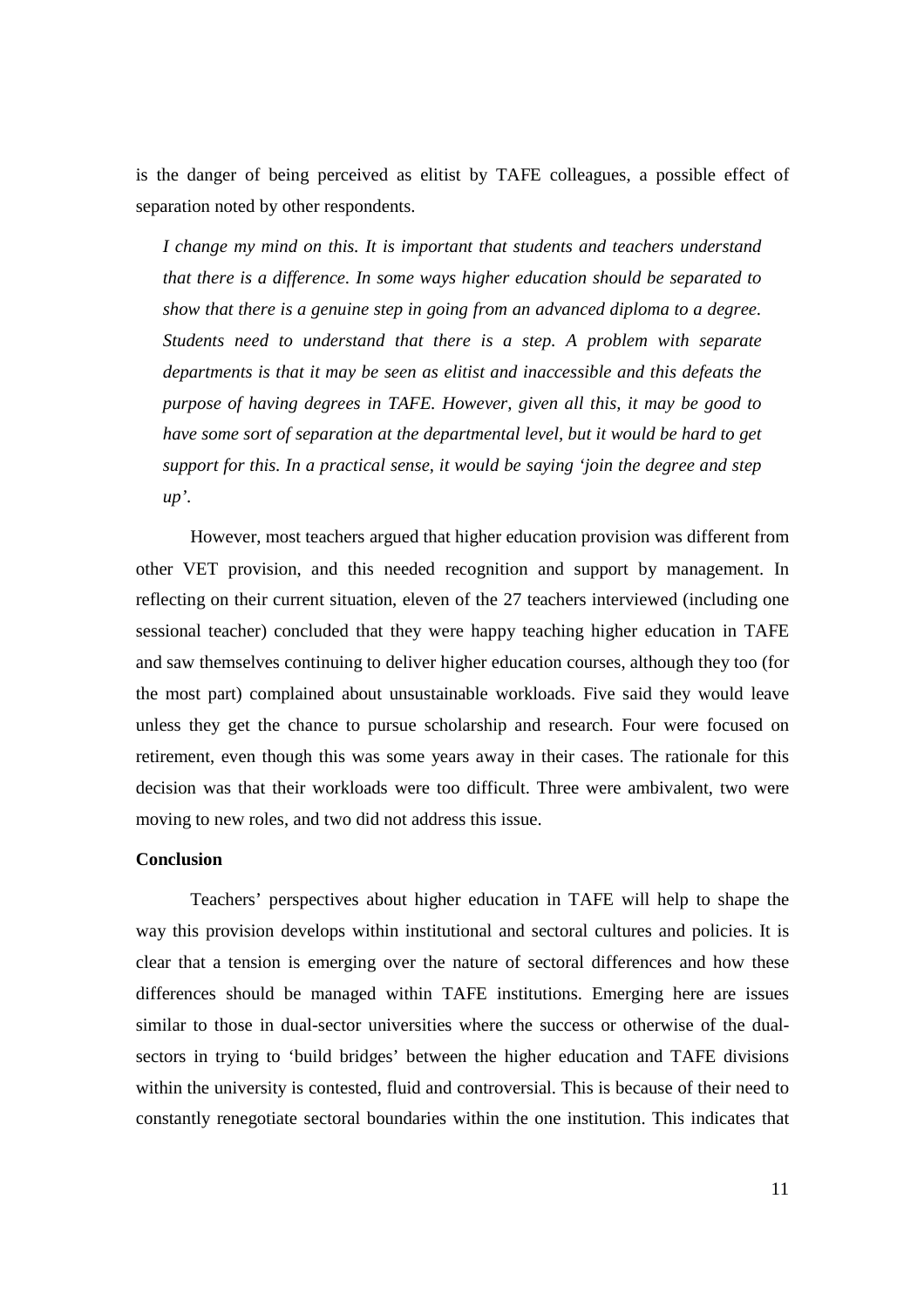higher education in TAFE will not necessarily overcome problems associated with sectoral boundaries, so the issue is not whether such boundaries *should* exist, but how they can be navigated in order to create wider opportunities for students and also for teachers so they remain as higher education teachers in TAFE and provide opportunities for other teachers to take on this role.

The literature points to the importance of appropriate policies and resourcing and building capacity at national and institutional levels so that teachers are properly resourced and qualified and that they are not significantly impeded in effecting high quality education provision and student outcomes. There are helpful examples in England of how this might be achieved which include, among others, funding for the development of higher education learning partnerships such as that at the University of Plymouth which works with over 20 further education colleges in its region to support the development of higher education in these institutions.<sup>3</sup> Of particular note is the HE in FE Enhancement Programme at the United Kingdom Higher Education Academy. One of the roles of this a academy is to support the development of subject-specific disciplines within higher education as a whole, and the development of subject-specific support for higher education teachers in further education colleges is emphasised (HECFE 2003b, p.12).<sup>4</sup> In this country, it may be useful to consider what role the Australian Learning and Teaching Council can play in supporting the development of higher education in TAFE institutes.

#### **References**

.

- *Australian Qualifications Framework*. Retrieved 29/02/09 from http://www.aqf.edu.au/ aqfqual.htm
- Bathmaker, A. (2008). Universal access and dual regimes of further and higher education (The FurtherHigher Project) working paper 5; fieldwork studies. Retrieved 28 February 2009 from >http://www.sheffield.ac.uk/furtherhigher/workingpapers.html>
- Bathmaker, A. & Thomas W. (2007) Positioning themselves: An exploration of the nature and meaning of transitions in the context of dual sector FE/HE institutions in England.  $4<sup>th</sup>$  international Conference Centre for Research in Lifelong Learning, the Times they are a-changin—researching transitions in lifelong learning. University of Stirling, Scotland, 22-24 June 2007. Retrieved 29 February 2008 from >http://www.theresearchcentr.co.uk/reports/he0029.pdf>
- Burkill, S., Rodway Dyer, S. & Stone, M. (2008). Lecturing in higher education in further education settings. *Journal of Further and Higher Education*, *32*(4), 321 – 331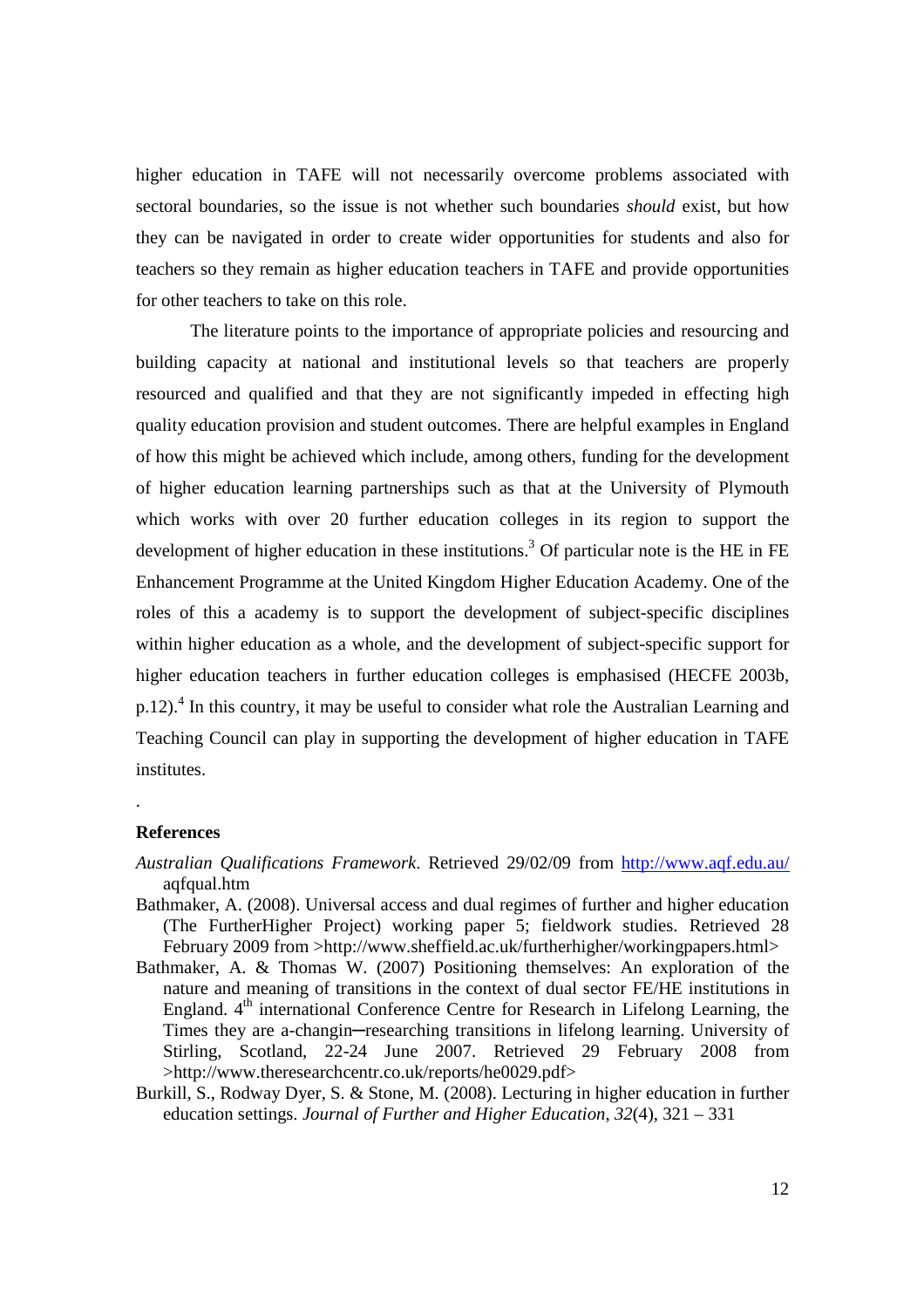- Dougherty, K. J. (2008). English further education through American eyes. In K. Dougherty, J. Gallacher, G. Jones, G. Moodie, P. Scott & G. Stanton (eds). *Universal access and dual regimes of further and higher deducation working paper.* Retrieved 21 December 2008 from
- >http://www.sheffield.ac.uk/content/1/c6/09/05/55/Microsoft%20Word%20- %20Working Paper1Internationaland ContextualStudies.pdf>
- Foster, S., Delaney, B., Bateman, A. & Dyson, C. (2007). *Higher-level vocational education and training qualifications: Their importance in today's training market.*  Adelaide, SA: NCVER*.*
- Gallacher, J. (2006). Blurring the boundaries or creating diversity? The contribution of the further education colleges to higher education in Scotland. *Journal of Further and Higher Education*, 3091), 43-58.
- Grubb, W. N. (2006). Vocationalism and the differentiation of tertiary education: Lessons from US community colleges. *Journal of Furhter and Higher* education, 30910, 27- 42.
- Harwood, J. & Harwood, D. (2004). Higher education in further education; Delivering higher education in a further education context—a study of five South West colleges. *Journal of Further and Higher education*, 28(2), 153-164.
- Higher Education Funding Council for England (2003). *Supporting higher education in further education colleges: Policy, practice and prospects*, HECFE, Bristol. Retrieved 13 February 2009 from http://www.hefce.ac.uk/pubs/hefce/2003/03\_16.htm.
- Hrabak, M. R. (2009). The *Community College Journal of Research and Practice*, *33*(2), 203-212.
- Ministry of Education (2006), *Tertiary education strategy 2007-12,* Ministry of Education, Wellington http://www.minedu.govt.nz/web/downloadable/dl11727\_v1/tes-2007-12-incorp-step-

2008-10.pdf accessed 4 June 2008.

- Moodie, G., Wheelahan, L., Billett, S. & Kelly, A.(2009). *Higher education in TAFE: occasional paper.* Unpublished discussion paper.
- Morgan-Klein, B. (2003) Scottish higher education and the FE-HE nexus, *Higher Education Quarterly, 57*(4), 338-354.
- National Centre for Vocational Education Research (NCVER) 2008, Vocational course enrolments and annual hours by student type by qualifications level (diploma and above) for Australia 2006, table supplied by M Ruediger, NCVER, 12 September 2008 from the national VET provider collection.
- Young, P. (2002). Scholarship is the word that dare not speak its name: Lecturers' experiences of teaching on a higher education programme in a further education college. *Journal of Further and Higher Education*, *26* (3), 273 – 286.

 $\overline{a}$ 

<sup>1</sup> Source: State and territory registers of the institutes approved to issue accredited higher education qualifications

 $2\text{ }$  Five teachers said they had a degree but a further three were included in this number because two were studying for PhD or an EdD and one was a former practising lawyer.